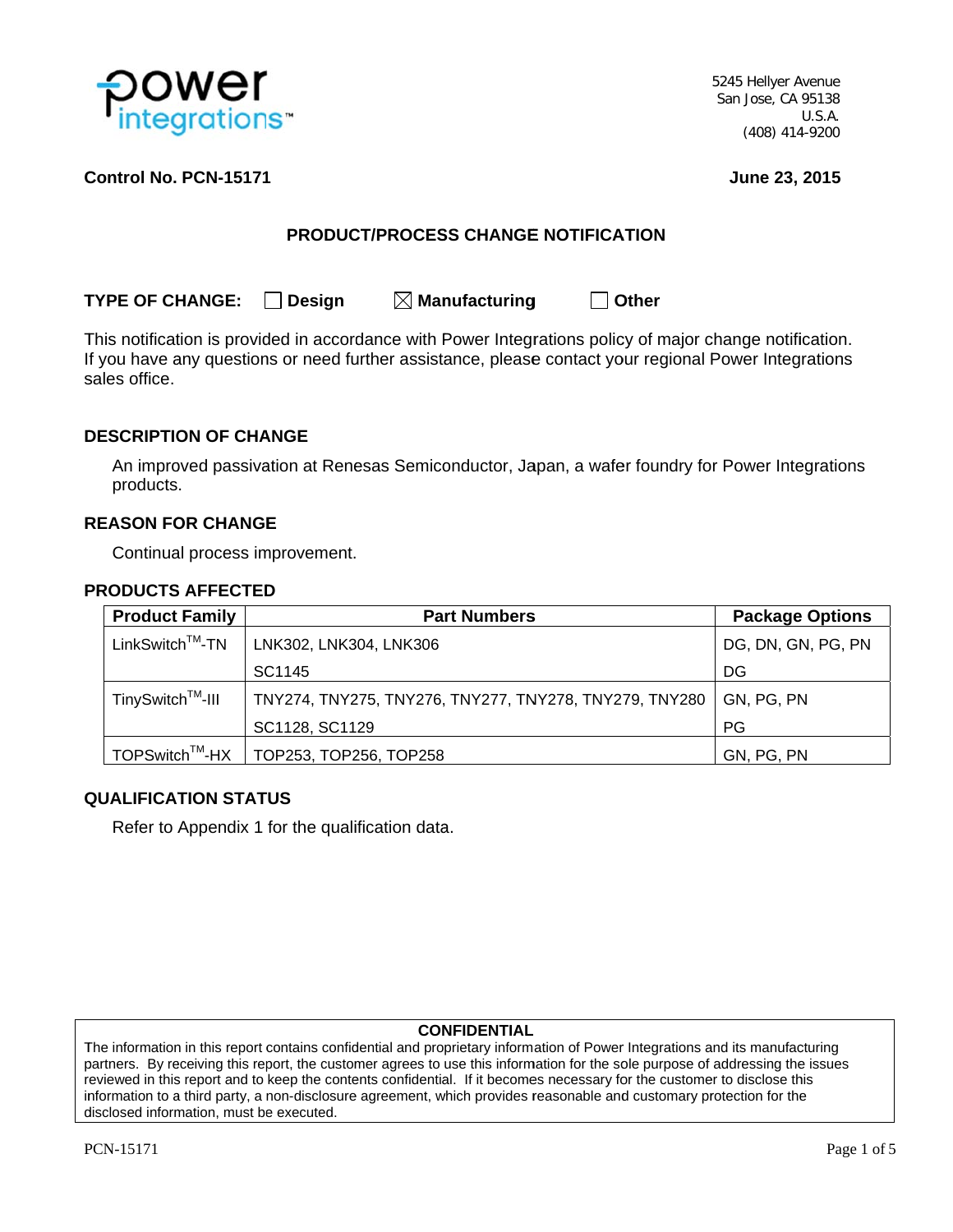# **EFFECT ON CUSTOMER**

No adverse impact is expected in manufacturers' applications. The product will be guaranteed to meet the datasheet limits.

### **EFFECTIVE DATE**

September 23, 2015. This date is subject to change. Products assembled with the wafers from the current fab will continue to be shipped after implementation of the above change.

# **SAMPLE AVAILABILITY**

Samples will be available within 10 weeks from the date of request. Please send requests for samples within two weeks after receipt of this notification or by the deadline indicated below to the local Power Integrations sales office. For manufacturers that request samples, an accommodation will be made in order to allow time for manufacturer's qualification in a case-specific manner.

### **SAMPLE REQUEST DEADLINE**

August 24, 2015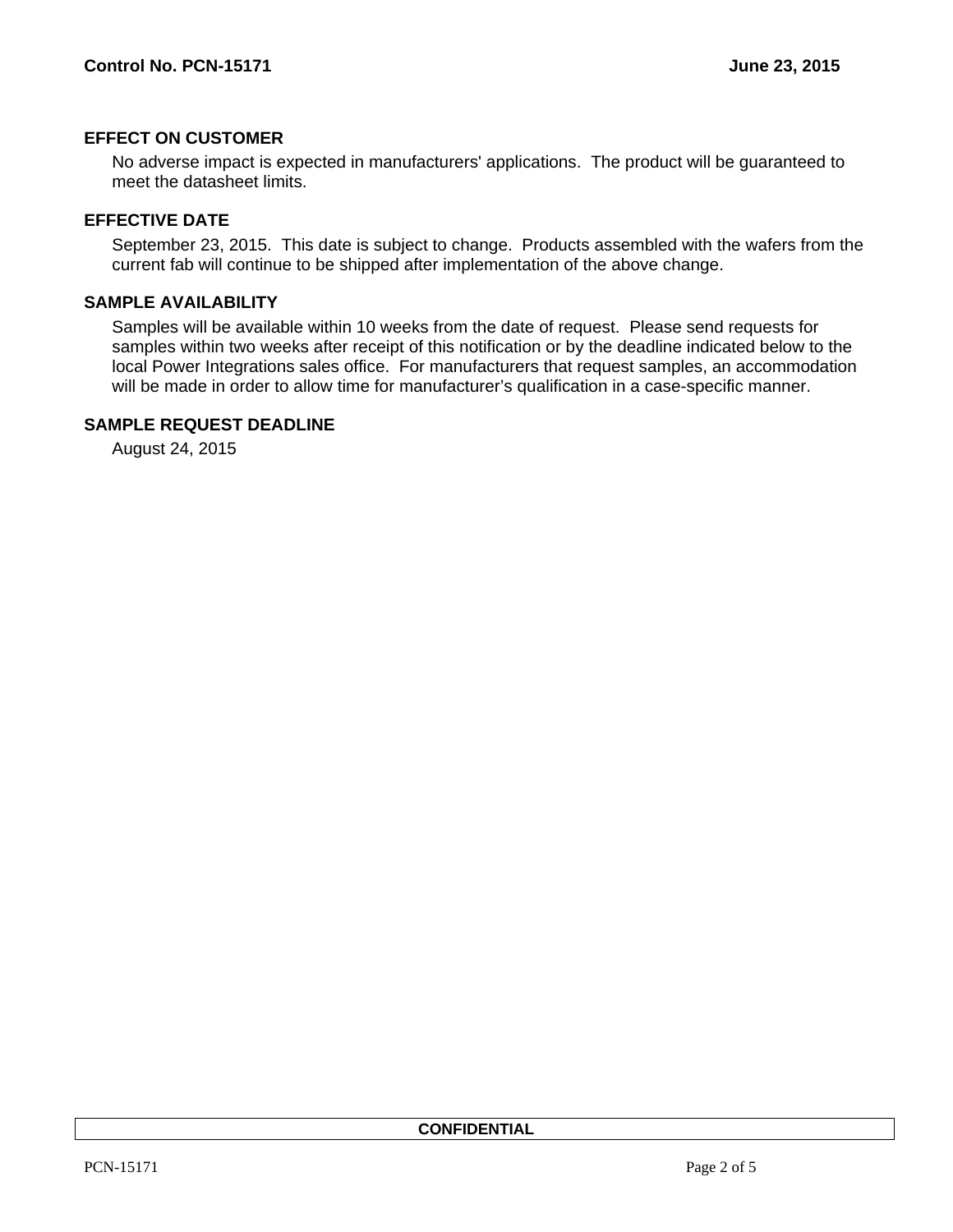# **CUSTOMER ACKNOWLEDGEMENT**

Power Integrations requests you acknowledge the receipt of the above-mentioned PCN. If no acknowledgment is received within 30 days of this notification, Power Integrations will assume the change is acceptable. Lack of any additional response within 90 days of this notification further constitutes acceptance of the change.

Power Integrations reserves the right to ship either version manufactured after the effective date until the inventory of the earlier version has been depleted.

If you have any questions or need further assistance, please contact your regional Power Integrations sales office. Otherwise, please check the box below, acknowledging the receipt of the PCN.

## **The indicated Product/Process Change Notification was received by the undersigned authority.**

| Email                    |  |
|--------------------------|--|
|                          |  |
| <b>CUSTOMER COMMENTS</b> |  |
|                          |  |
|                          |  |
|                          |  |
|                          |  |

Please email this signed form to **pcn@power.com** specifying the PCN# in the subject.

**CONFIDENTIAL**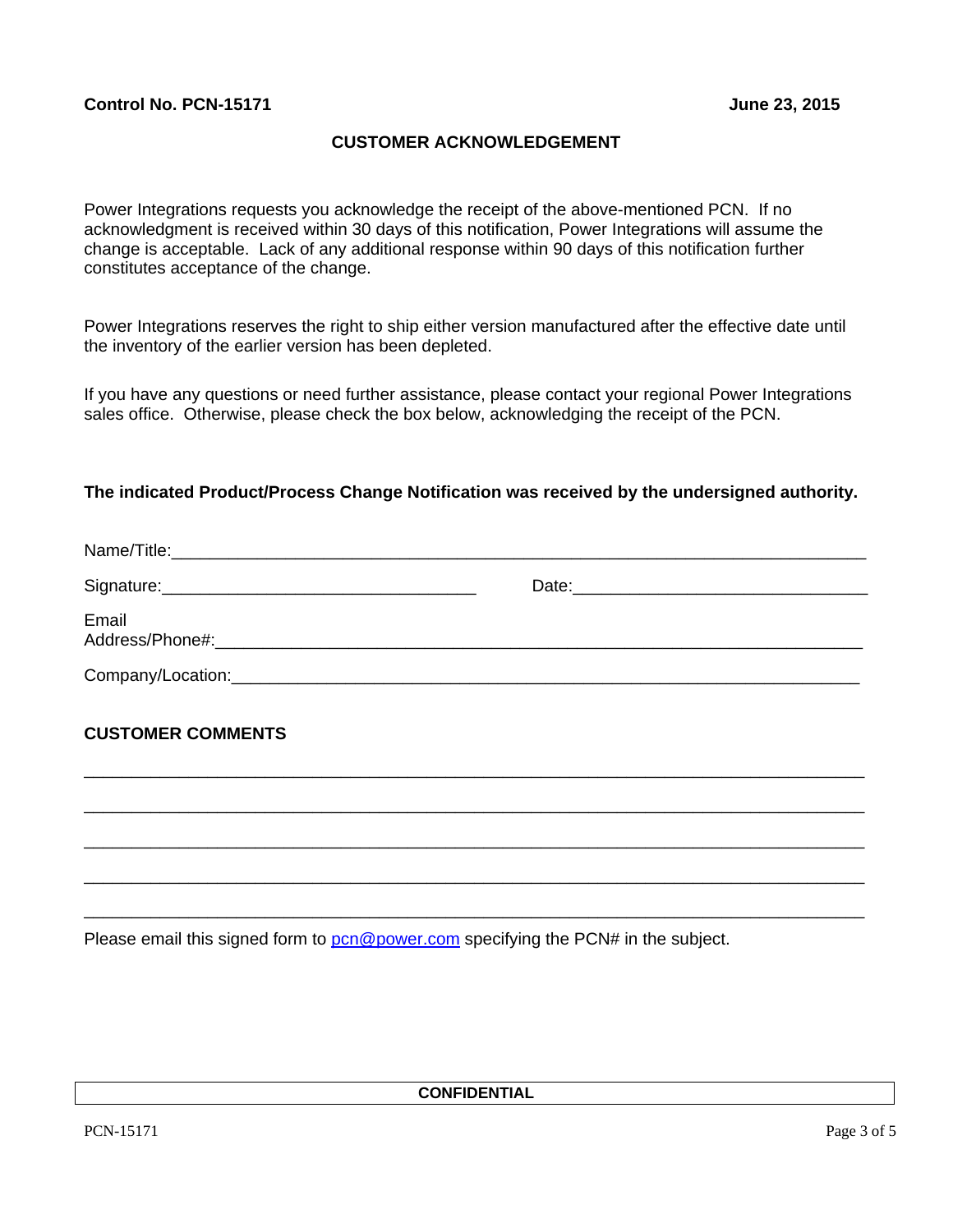

Appendix 1 **Reliability Engineering** Qualification Report

**Oualification Project: E141904** Date of Report: 01-May-2015 Prepared By: Nick Stanco Manager, Reliability Engineering

Project Title: Qualification of Improved Passivation Process for Renesas Semiconductor Wafer Fab

#### Summary:

Reliability testing was performed to qualify an improved passivation process for the Renesas Semiconductor wafer fab that provides improved performance in high humidity environments and to qualify TOPSwitch-HX products for wafer fabrication in this fab. Three lots of TOPSwitch-HX products fabricated at Renesas Semiconductor using the new passivation process were subjected to a full suite of reliability stress tests with passing results for all tests. The passivation process change is global and affects all products fabricated in the Renesas Semiconductor wafer fab. Yield and temperature characterization was completed with acceptable results for all affected product families.

Based on these qualification results, the improved passivation process is approved for the Renesas Semiconductor wafer fab.

Qualification Vehicles: TOP258PG and TOP261EG

#### **Reliability Test Descriptions and Conditions**

| <b>Test Name</b>                      | <b>Conditions</b>                                                                                                          | <b>Reference Specification</b> |
|---------------------------------------|----------------------------------------------------------------------------------------------------------------------------|--------------------------------|
| DOPL (Dynamic Operating Life Test)    | Tj=125°C, $Vd_{(peak)} = 560V$                                                                                             | EIA/JESD22-A108-C              |
| HTRB (High Temp Reverse Bias Test)    | Ta=150 $\degree$ C, Vd=560V, Vc=6.2V                                                                                       | EIA/JESD22-A108-C              |
| THBT (Temperature Humidity Bias Test) | 85°C, 85% RH, Vd=30V, Vc=6.2V                                                                                              | EIA/JESD22-A101-B              |
| TMCL (Temperature Cycle, Air to Air)  | PG Package: $-65^{\circ}$ C to $+150^{\circ}$ C, 500 cycles<br>EG Package: $-40^{\circ}$ C to $+125^{\circ}$ C, 850 cycles | EIA/JESD22-A104-A              |
| HALT (Humidity Accelerated Life Test) | Ta=85°C, 85% RH, Tj=120°C, Vd <sub>(peak)</sub> = 560V<br>in switching power supply                                        | Internal Standard              |

### **DOPL** (Dynamic Operating Life)

| <b>Product</b>  | Lot No. | <b>Test Duration</b> | <b>No. Failures/Sample Size</b> |
|-----------------|---------|----------------------|---------------------------------|
| <b>TOP258PG</b> | 31951F  | $1000$ hours         | 0/47                            |
| <b>TOP258PG</b> | 31952F  | $1000$ hours         | 0/47                            |
| <b>TOP261EG</b> | 31967F  | 1000 hours           | 0/47                            |

#### **HTRB (High Temperature Reverse Bias)**

| <b>Product</b> | Lot $#$ | <b>Test Duration</b> | <b>No. Failures/Sample Size</b> |
|----------------|---------|----------------------|---------------------------------|
| TOP258PG       | 31951F  | $1000$ hours         | 0/47                            |
| TOP258PG       | 3J952F  | 1000 hours           | 0/47                            |
| TOP261EG       | 31967F  | 1000 hours           | 0/47                            |

|  | <b>CONFIDENTIAL</b> |
|--|---------------------|
|--|---------------------|